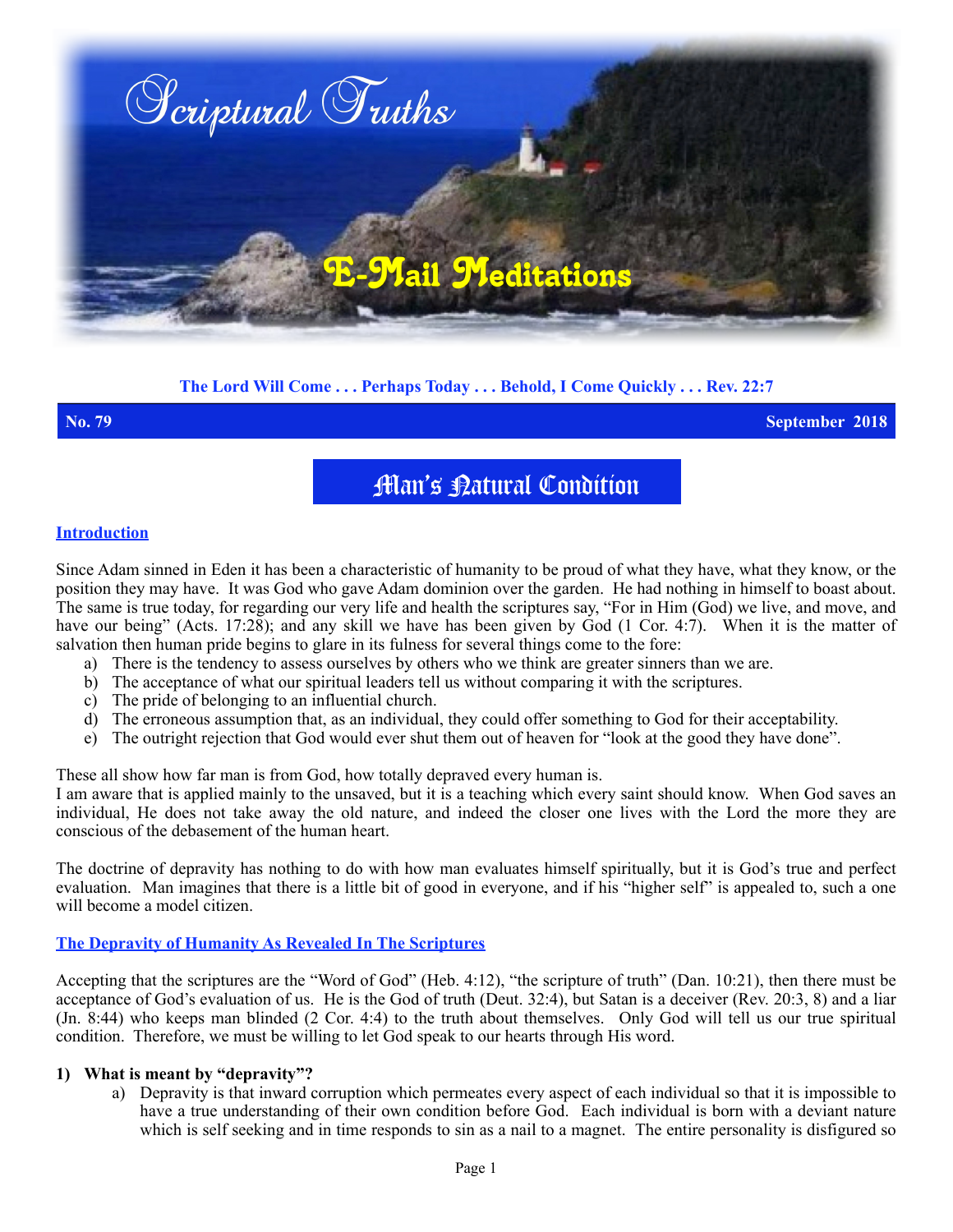that intellectually, emotionally, physically, physiologically, and spiritually nothing is seen in truth and without distortion.

## **2) Concerning man universally God states:**

- a) "There is none righteous, no, not one: There is none that understandeth, there is none that seeketh after God. They are all gone out of the way, they are together become unprofitable; there is none that doeth good, no, not one." (Rom. 3:10-12)
- b) Every human, except the Lord, was born with sin within them. Being the children of Adam and Eve we were born with a sinful nature so that we can say with David: "Behold, I was shapen in iniquity; and in sin did my mother conceive me" (Psa. 51:5).
- c) Paul, by the Holy Spirit, wrote: "For as by one man's disobedience many were made sinners" (Rom. 5:19). In other words, not only were we born as individuals who naturally would respond to sin, but our hereditary relationship to Adam and Eve put us in the place of condemnation (Rom. 5:16, 18).

## **3) The condition universal depravity puts us in:**

- a) Total corruption in every way
	- i) "Their throat is an open sepulchre; with their tongues they have used deceit; the poison of asps is under their lips: Whose mouth is full of cursing and bitterness: Their feet are swift to shed blood: Destruction and misery are in their ways: And the way of peace have they not known" (Rom. 3:13-17)
	- ii) Without the fear of God: "There is no fear of God before their eyes." (Rom. 3:18)
	- iii) We all are "ungodly" (Rom. 5:6); "sinners" (Rom. 5:8); "enemies in your mind" (Col. 1:21); "alienated from the life of God" (Eph. 4:18).
- b) It has:
	- i) Effected his heart, ears and eyes: "For the heart of this people is waxed gross, and their ears are dull of hearing, and their eyes have they closed; lest they should see with their eyes, and hear with their ears, and understand with their heart, and should be converted, and I should heal them." (Acts 28:27)
	- ii) Diverted his pathway: "All we like sheep have gone astray; we have turned every one to his own way" (Isa. 53:6).
	- iii) Warped his mind: "The carnal mind is enmity against God: for it is not subject to the law of God, neither indeed can be." (Rom. 8:7)
- c) We are condemned and already under the judgment of God:
	- i) We "were by nature the children of wrath" (Eph. 2:3)

Depravity has to do with man's spiritual state and God will use easily understood expressions to prove such.

- a) Man is "under sin" "What then? Are we better than they? No, in no wise: for we have before proved both Jews and Gentiles, that they are all under sin" (Rom. 3:9). That is, every child born is a child of Adam, and when Adam sinned he passed the "germ" of sin to his every offspring. Man sins willfully and in ignorance, but it is still sin, an act of insubordination. This is exceedingly serious for the Holy Spirit in Hebrews informs us that: "If we sin wilfully after we have received the knowledge of the truth, there remaineth no more sacrifice for sins" (Heb. 10:26). That is, if an individual deliberately rejects the sacrifice of the Lord on their behalf, there is no other sacrifice for their sins.
	- i) Man is "under the sentence of condemnation" There are many who say that they cannot know if they are going to heaven or not, that they will only know when at the judgment God will review their good and bad works, then it will be determined where they will go. God emphatically tells us "NO! "the axe is laid unto the root of the trees (Matt. 3:10). They are condemned already.
	- ii) Man is under "the curse" [Applied particularly to the Jews (Gal. 3:10), but applicable to all those who are trying to get to heaven by keeping the law. They are in reality putting themselves under the curse of God.]
	- iii) Thank God we can read: "Christ hath redeemed us from the curse of the law, being made a curse for us: for it is written, Cursed is every one that hangeth on a tree" (Gal. 3:13). No works of man can make the individual fit for heaven. Fitness is found only in Christ who bore the curse, the penalty for sins, for my sins.